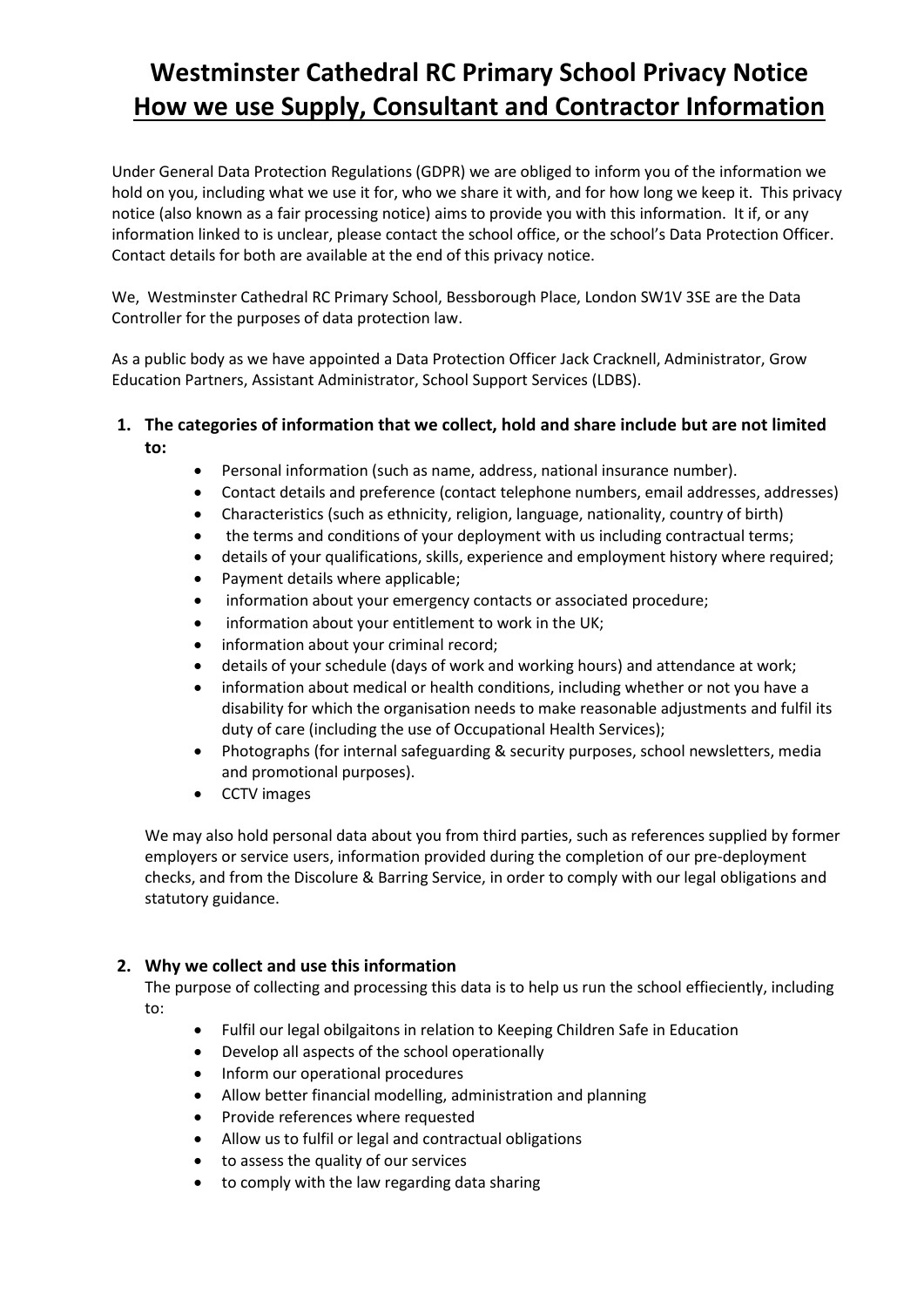#### **3. The lawful basis on which we use this information**

Our lawful basis for collecting and processing staff information information is defined under Article 6, and the following sub-paragraphs in the GDPR apply:

- (a) Data subject gives consent for one or more specific purposes.
- (c) Processing is necessary to comply with the legal obligations of the controller.

Our lawful basis for collecting and processing your information is also further defined under Article 9, in that some of the information we process is demed to be sensitive, or special, information and the following sub-paragraphs in the GDPR apply:

- (a) The data subject has given explicit consent.
- (b) It is necessary to fulfill the obligations of controller or of data subject.
- (d) Processing is carried out by a foundation or not-for-profit organisation (includes religious, political or philosophical organisations and trade unions)

A full breakdown of the information we collect on Supply Staff, Contractors and Consultants can be found here [..\Auditing\WCPS Schools Record of Processing.xlsx.](../Auditing/WCPS%20Schools%20Record%20of%20Processing.xlsx)

Where we have obtained consent to use your ersonal data, this consent can be withdrawn at any time. We will make this clear when we ask for consent, and explain how consent can be withdrawn. Some of the reasons listed above for collecting and using your personal data overlap, and there may be several grounds which justify our use of this data.

#### **4. Collecting Your Information**

Whilst the majority of information you provide to us is mandatory our related to our mutual contractual obligation, some of it is provided to us on a voluntary basis. In order to comply with the General Data Protection Regulation, we will inform you whether you are required to provide certain your information to us or if you have a choice in this. Where we have obtained consent to use your personal data, this consent can be withdrawn at any time. We will make this clear when we ask for consent, and explain how consent can be withdrawn.

#### **5. Storing your data**

We create and maintain filing system related tot these individuals. The information contained in these files is kept secure and is only used for purposes directly relevant to your deployment with us. Once your deployment with us has ended, we will retain this file and delete the information in it in accordance with ourr retention policy.

Please refer here ..\Policies and Procedures\WCPS - [School Document Retention Policy.xlsx](../Policies%20and%20Procedures/WCPS%20-%20School%20Document%20Retention%20Policy.xlsx) to our Data Storage and Retention Policy for further information.

We have data protection policies and procedures in place, including strong organisational and technical meansures,which are regularly reviewed. Further information can be found on our website.

#### **6. Who we share information with**

We routinely share supply, contractor and consultant information with appropriate third parties, including:

- Our local authority to meet our legal obligations to share certain information with it, such as safeguarding concerns
- Your agency or employer regading the service provided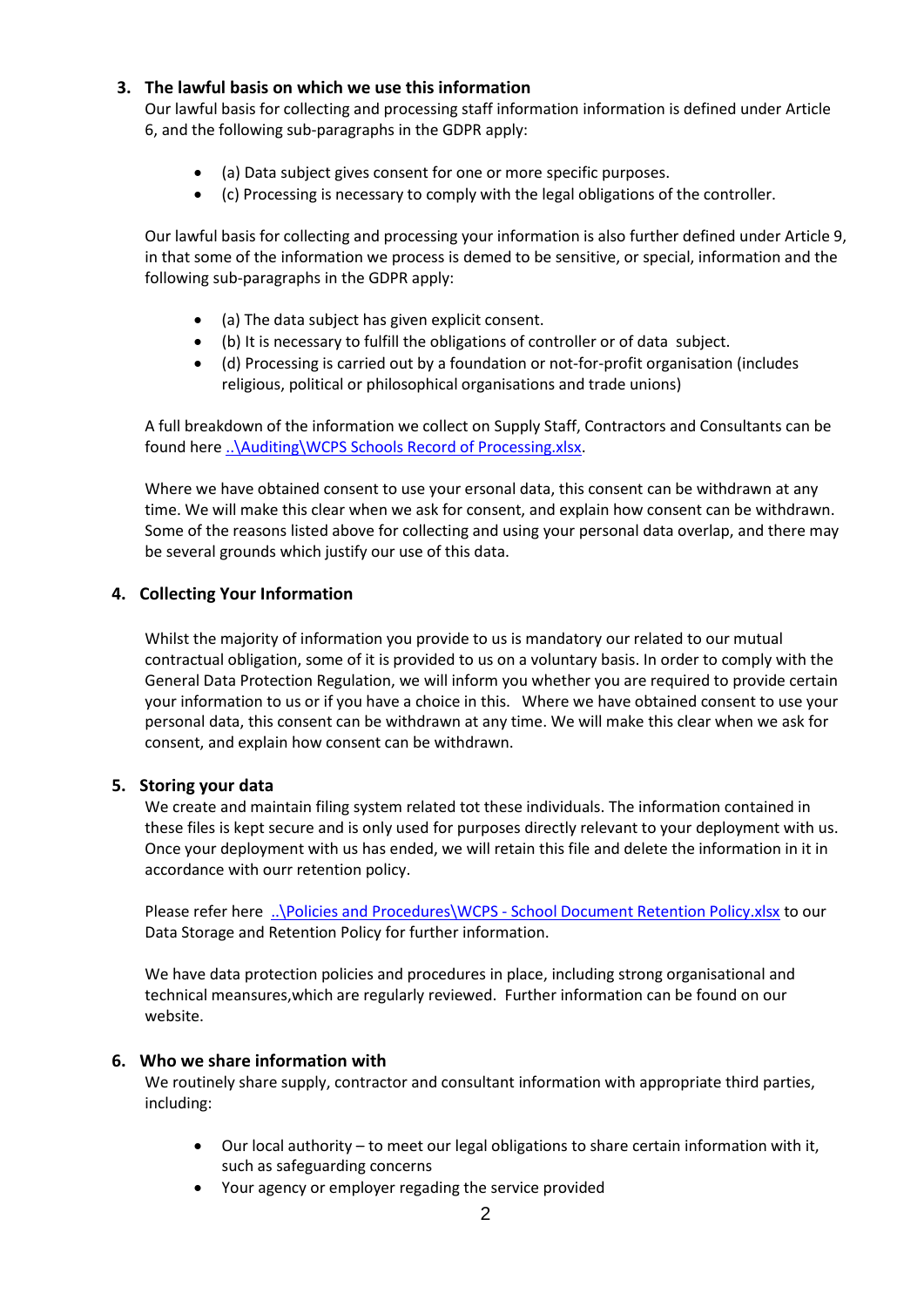- Suppliers and service providers to enable them to provide the service we have contracted them
- Our auditors, to ensure our compliance with our legal obligaitons
- Security organisations to create a secure school environment
- Professional advisers and consultants for us to devlop our service to best provide our public service
- Police forces, courts, tribunals
- Future employers references

Where we transfer personal data to a country or territory outside the European Economic Area, we will do so in accordance with data protection law.

#### **7. Why we share your information**

We do not share information about you with anyone without consent unless the law and our policies allow us to do so.

We only share your information with our Local Authority if we there is a genuine safeguarding concern. The majority of the information shared will be to manage the mutual contractual obligations in place around the services provided.

#### **8. Data collection requirements:**

Our data collection requirements all relate to the our legal and contractual obligaitons, for example contract clauses or the statutory 'Keeping Children Safe in Education Guidance'

#### **9. Requesting access to your personal data and your Data Protection Rights**

Under data protection legislation, you have the right to request access to information about you that we hold, through a Subject Access Request.

If you make a subject access request, and if we do hold information about you, we will:

- Give you a description of it
- Tell you why we are holding and processing it, and how long we will keep it for
- Explain where we got it from, if not from you or your child
- Tell you who it has been, or will be, shared with
- Let you know whether any automated decision-making is being applied to the data, and any consequences of this
- Give you a copy of the information in an intelligible form

Individuals also have the right for their personal information to be transmitted electronically to another organisation in certain circumstances.

If you would like to make a request please contact our data protection officer. Jack Cracknell, Administrator, Grow Education Partners, Assistant Administrator, School Support Services (LDBS):

You also have the right to:

- object to processing of personal data that is likely to cause, or is causing, damage or distress
- prevent processing for the purpose of direct marketing
- object to decisions being taken by automated means